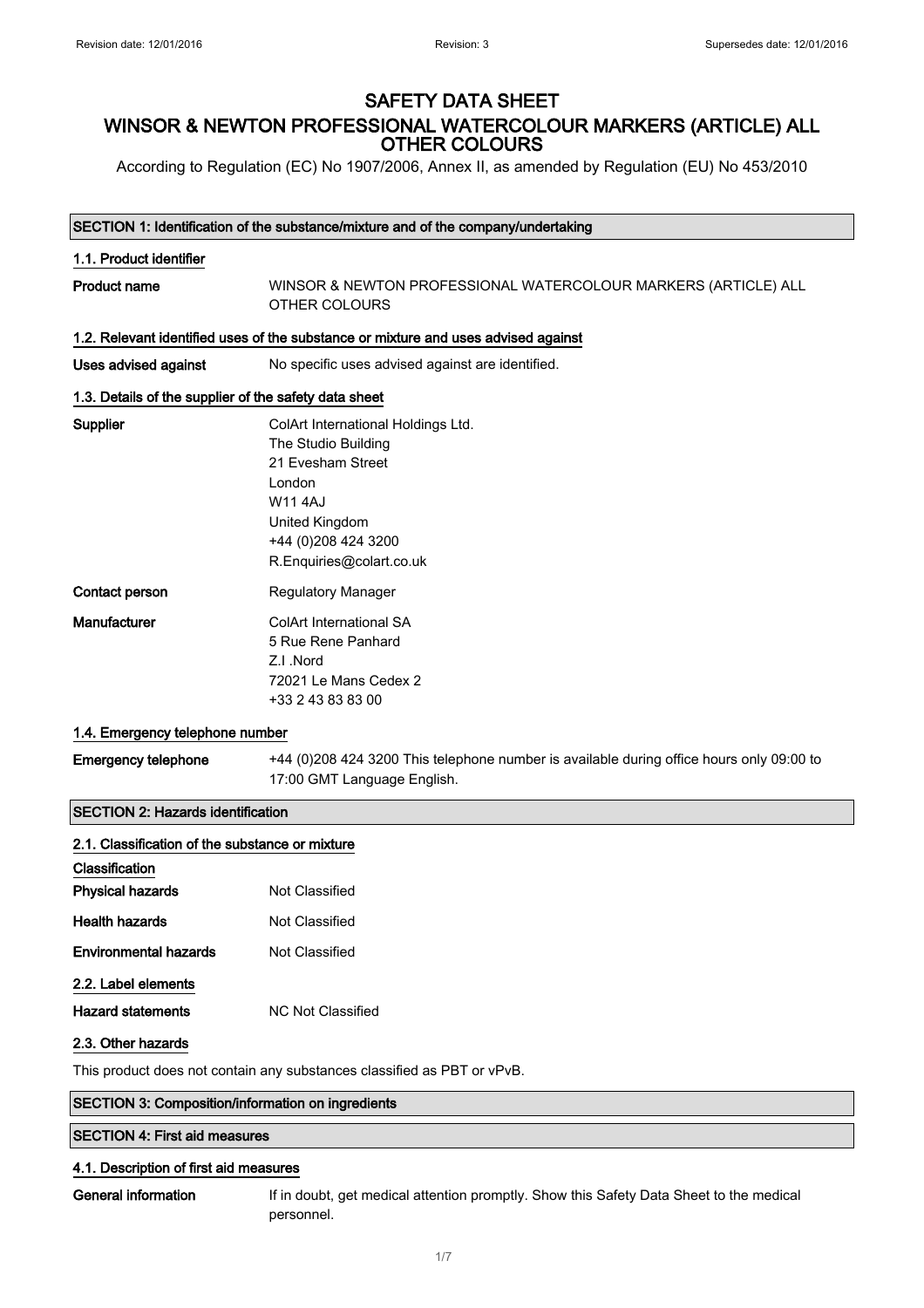| Inhalation                                                                      | Move affected person to fresh air and keep warm and at rest in a position comfortable for<br>breathing. Loosen tight clothing such as collar, tie or belt. Get medical attention if symptoms<br>are severe or persist.                                                                                                                                                       |
|---------------------------------------------------------------------------------|------------------------------------------------------------------------------------------------------------------------------------------------------------------------------------------------------------------------------------------------------------------------------------------------------------------------------------------------------------------------------|
| Ingestion                                                                       | Rinse mouth thoroughly with water. Get medical advice/attention if you feel unwell. Do not<br>induce vomiting unless under the direction of medical personnel.                                                                                                                                                                                                               |
| <b>Skin contact</b>                                                             | Rinse with water.                                                                                                                                                                                                                                                                                                                                                            |
| Eye contact                                                                     | Rinse with water. Get medical attention if any discomfort continues.                                                                                                                                                                                                                                                                                                         |
| <b>Protection of first aiders</b>                                               | First aid personnel should wear appropriate protective equipment during any rescue.                                                                                                                                                                                                                                                                                          |
|                                                                                 | 4.2. Most important symptoms and effects, both acute and delayed                                                                                                                                                                                                                                                                                                             |
| <b>General information</b>                                                      | The severity of the symptoms described will vary dependent on the concentration and the<br>length of exposure.                                                                                                                                                                                                                                                               |
| Inhalation                                                                      | No specific symptoms known.                                                                                                                                                                                                                                                                                                                                                  |
| Ingestion                                                                       | No specific symptoms known.                                                                                                                                                                                                                                                                                                                                                  |
| <b>Skin contact</b>                                                             | No specific symptoms known.                                                                                                                                                                                                                                                                                                                                                  |
| Eye contact                                                                     | No specific symptoms known. May be slightly irritating to eyes.                                                                                                                                                                                                                                                                                                              |
| 4.3. Indication of any immediate medical attention and special treatment needed |                                                                                                                                                                                                                                                                                                                                                                              |
| Notes for the doctor                                                            | Treat symptomatically.                                                                                                                                                                                                                                                                                                                                                       |
| <b>SECTION 5: Firefighting measures</b>                                         |                                                                                                                                                                                                                                                                                                                                                                              |
| 5.1. Extinguishing media                                                        |                                                                                                                                                                                                                                                                                                                                                                              |
| Suitable extinguishing media                                                    | The product is not flammable. Extinguish with alcohol-resistant foam, carbon dioxide, dry<br>powder or water fog. Use fire-extinguishing media suitable for the surrounding fire.                                                                                                                                                                                            |
| Unsuitable extinguishing<br>media                                               | Do not use water jet as an extinguisher, as this will spread the fire.                                                                                                                                                                                                                                                                                                       |
| 5.2. Special hazards arising from the substance or mixture                      |                                                                                                                                                                                                                                                                                                                                                                              |
| Specific hazards                                                                | None known.                                                                                                                                                                                                                                                                                                                                                                  |
| <b>Hazardous combustion</b><br>products                                         | Thermal decomposition or combustion products may include the following substances:<br>Harmful gases or vapours.                                                                                                                                                                                                                                                              |
| 5.3. Advice for firefighters                                                    |                                                                                                                                                                                                                                                                                                                                                                              |
| Protective actions during<br>firefighting                                       | Avoid breathing fire gases or vapours. Evacuate area. Cool containers exposed to heat with<br>water spray and remove them from the fire area if it can be done without risk. Cool containers<br>exposed to flames with water until well after the fire is out. If a leak or spill has not ignited, use<br>water spray to disperse vapours and protect men stopping the leak. |
| Special protective equipment<br>for firefighters                                | Wear positive-pressure self-contained breathing apparatus (SCBA) and appropriate protective<br>clothing. Firefighter's clothing conforming to European standard EN469 (including helmets,<br>protective boots and gloves) will provide a basic level of protection for chemical incidents.                                                                                   |
| <b>SECTION 6: Accidental release measures</b>                                   |                                                                                                                                                                                                                                                                                                                                                                              |

## 6.1. Personal precautions, protective equipment and emergency procedures

| Personal precautions | Wear protective clothing as described in Section 8 of this safety data sheet. No action shall be |
|----------------------|--------------------------------------------------------------------------------------------------|
|                      | taken without appropriate training or involving any personal risk.                               |

## 6.2. Environmental precautions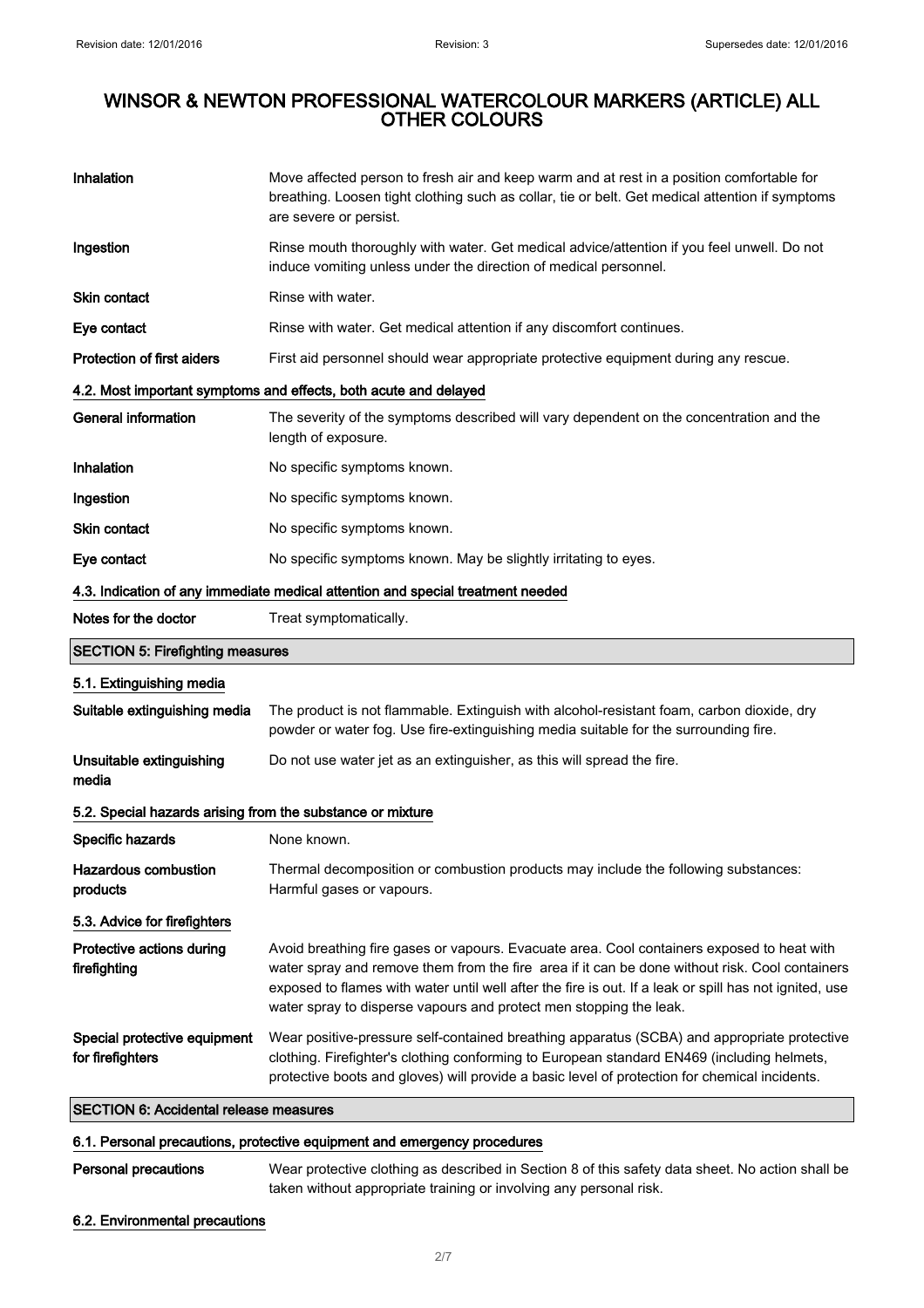| <b>Environmental precautions</b>                                  | Avoid discharge into drains or watercourses or onto the ground.                                                                                                                                                                                                               |  |
|-------------------------------------------------------------------|-------------------------------------------------------------------------------------------------------------------------------------------------------------------------------------------------------------------------------------------------------------------------------|--|
| 6.3. Methods and material for containment and cleaning up         |                                                                                                                                                                                                                                                                               |  |
| Methods for cleaning up                                           | Wear protective clothing as described in Section 8 of this safety data sheet. Clear up spills<br>immediately and dispose of waste safely. Flush contaminated area with plenty of water. Wash<br>thoroughly after dealing with a spillage. For waste disposal, see Section 13. |  |
| 6.4. Reference to other sections                                  |                                                                                                                                                                                                                                                                               |  |
| Reference to other sections                                       | For personal protection, see Section 8. See Section 11 for additional information on health<br>hazards. See Section 12 for additional information on ecological hazards. For waste disposal,<br>see Section 13.                                                               |  |
| <b>SECTION 7: Handling and storage</b>                            |                                                                                                                                                                                                                                                                               |  |
| 7.1. Precautions for safe handling                                |                                                                                                                                                                                                                                                                               |  |
| <b>Usage precautions</b>                                          | Read and follow manufacturer's recommendations. Wear protective clothing as described in<br>Section 8 of this safety data sheet. Keep away from food, drink and animal feeding stuffs.                                                                                        |  |
| Advice on general<br>occupational hygiene                         | Wash promptly if skin becomes contaminated. Take off contaminated clothing. Wash<br>contaminated clothing before reuse.                                                                                                                                                       |  |
| 7.2. Conditions for safe storage, including any incompatibilities |                                                                                                                                                                                                                                                                               |  |
| <b>Storage precautions</b>                                        | Keep out of the reach of children. Keep away from food, drink and animal feeding stuffs. Keep<br>only in the original container. Keep container tightly closed, in a cool, well ventilated place.<br>Keep containers upright. Protect containers from damage.                 |  |
| Storage class                                                     | Unspecified storage.                                                                                                                                                                                                                                                          |  |
| 7.3. Specific end use(s)                                          |                                                                                                                                                                                                                                                                               |  |
| Specific end use(s)                                               | The identified uses for this product are detailed in Section 1.2.                                                                                                                                                                                                             |  |
| <b>SECTION 8: Exposure Controls/personal protection</b>           |                                                                                                                                                                                                                                                                               |  |
| 8.1. Control parameters                                           |                                                                                                                                                                                                                                                                               |  |
| 8.2. Exposure controls                                            |                                                                                                                                                                                                                                                                               |  |
| Appropriate engineering<br>controls                               | Provide adequate ventilation.                                                                                                                                                                                                                                                 |  |
| Eye/face protection                                               | Avoid contact with eyes. Large Spillages: Eyewear complying with an approved standard<br>should be worn if a risk assessment indicates eye contact is possible.                                                                                                               |  |
| Hand protection                                                   | No specific hand protection recommended.                                                                                                                                                                                                                                      |  |
| Hygiene measures                                                  | Wash hands thoroughly after handling. Do not eat, drink or smoke when using this product.<br>Wash contaminated clothing before reuse.                                                                                                                                         |  |
| <b>Respiratory protection</b>                                     | No specific recommendations. Provide adequate ventilation. Large Spillages: If ventilation is<br>inadequate, suitable respiratory protection must be worn.                                                                                                                    |  |
| <b>Environmental exposure</b><br>controls                         | Keep container tightly sealed when not in use. Avoid release to the environment.                                                                                                                                                                                              |  |
| <b>SECTION 9: Physical and Chemical Properties</b>                |                                                                                                                                                                                                                                                                               |  |
| 9.1. Information on basic physical and chemical properties        |                                                                                                                                                                                                                                                                               |  |

| Appearance | Pens             |
|------------|------------------|
| Colour     | Various colours. |

3/ 7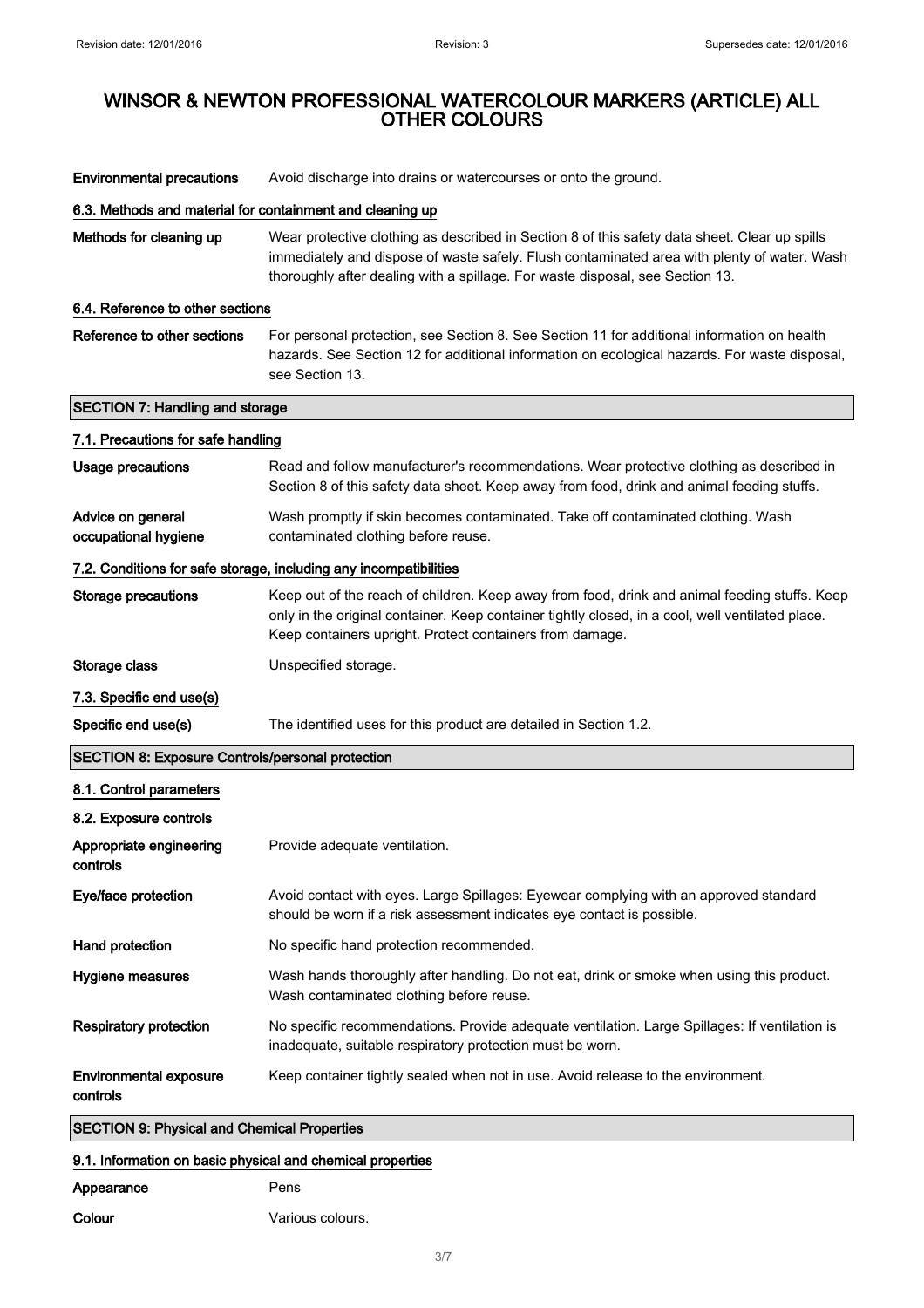## 9.2. Other information

| <b>SECTION 10: Stability and reactivity</b>                          |                                                                                                                                                                         |
|----------------------------------------------------------------------|-------------------------------------------------------------------------------------------------------------------------------------------------------------------------|
| 10.1. Reactivity                                                     |                                                                                                                                                                         |
| <b>Reactivity</b>                                                    | There are no known reactivity hazards associated with this product.                                                                                                     |
| 10.2. Chemical stability                                             |                                                                                                                                                                         |
| <b>Stability</b>                                                     | Stable at normal ambient temperatures and when used as recommended. Stable under the<br>prescribed storage conditions.                                                  |
| 10.3. Possibility of hazardous reactions                             |                                                                                                                                                                         |
| Possibility of hazardous<br>reactions                                | No potentially hazardous reactions known.                                                                                                                               |
| 10.4. Conditions to avoid                                            |                                                                                                                                                                         |
| Conditions to avoid                                                  | There are no known conditions that are likely to result in a hazardous situation.                                                                                       |
| 10.5. Incompatible materials                                         |                                                                                                                                                                         |
| Materials to avoid                                                   | No specific material or group of materials is likely to react with the product to produce a<br>hazardous situation.                                                     |
| 10.6. Hazardous decomposition products                               |                                                                                                                                                                         |
| Hazardous decomposition<br>products                                  | Does not decompose when used and stored as recommended. Thermal decomposition or<br>combustion products may include the following substances: Harmful gases or vapours. |
| <b>SECTION 11: Toxicological information</b>                         |                                                                                                                                                                         |
| 11.1. Information on toxicological effects                           |                                                                                                                                                                         |
| Acute toxicity - oral<br>Notes (oral LD <sub>50</sub> )              | Based on available data the classification criteria are not met.                                                                                                        |
| Acute toxicity - dermal<br>Notes (dermal LD <sub>50</sub> )          | Based on available data the classification criteria are not met.                                                                                                        |
| Acute toxicity - inhalation<br>Notes (inhalation LC <sub>50</sub> )  | Based on available data the classification criteria are not met.                                                                                                        |
| Skin corrosion/irritation<br>Animal data                             | Based on available data the classification criteria are not met.                                                                                                        |
| Serious eye damage/irritation<br>Serious eye damage/irritation       | Based on available data the classification criteria are not met.                                                                                                        |
| <b>Respiratory sensitisation</b><br><b>Respiratory sensitisation</b> | Based on available data the classification criteria are not met.                                                                                                        |
| <b>Skin sensitisation</b><br><b>Skin sensitisation</b>               | Based on available data the classification criteria are not met.                                                                                                        |
| Germ cell mutagenicity<br>Genotoxicity - in vitro                    | Based on available data the classification criteria are not met.                                                                                                        |
| Carcinogenicity<br>Carcinogenicity                                   | Based on available data the classification criteria are not met.                                                                                                        |
| <b>IARC</b> carcinogenicity                                          | None of the ingredients are listed or exempt.                                                                                                                           |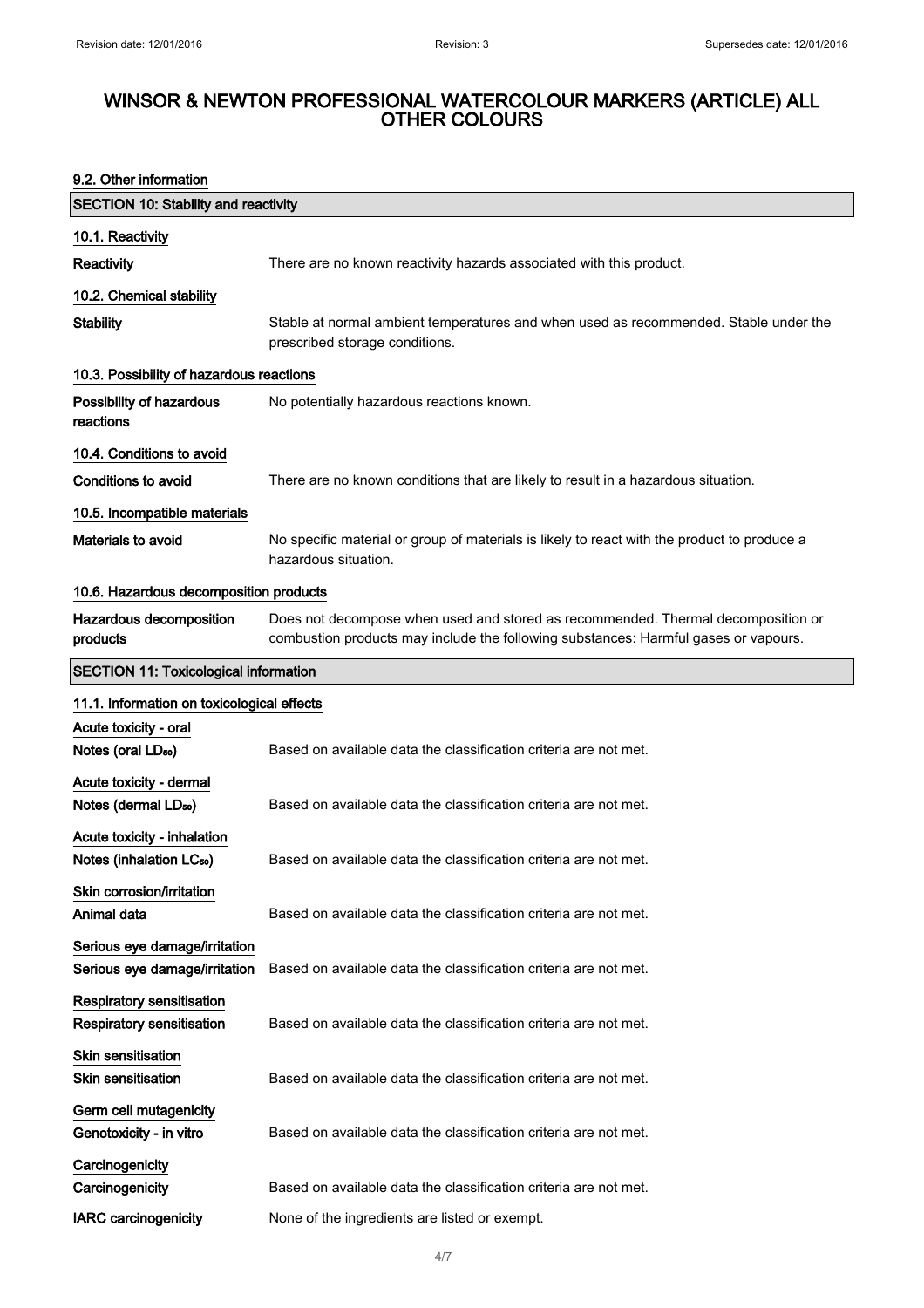| <b>Reproductive toxicity</b>                       |                                                                                                                                    |
|----------------------------------------------------|------------------------------------------------------------------------------------------------------------------------------------|
| Reproductive toxicity - fertility                  | Based on available data the classification criteria are not met.                                                                   |
| Reproductive toxicity -<br>development             | Based on available data the classification criteria are not met.                                                                   |
| Specific target organ toxicity - single exposure   |                                                                                                                                    |
| STOT - single exposure                             | Not classified as a specific target organ toxicant after a single exposure.                                                        |
| Specific target organ toxicity - repeated exposure |                                                                                                                                    |
| STOT - repeated exposure                           | Not classified as a specific target organ toxicant after repeated exposure.                                                        |
| Aspiration hazard                                  |                                                                                                                                    |
| <b>Aspiration hazard</b>                           | Based on available data the classification criteria are not met.                                                                   |
|                                                    |                                                                                                                                    |
| <b>General information</b>                         | The severity of the symptoms described will vary dependent on the concentration and the<br>length of exposure.                     |
| Inhalation                                         | No specific symptoms known.                                                                                                        |
| Ingestion                                          | No specific symptoms known.                                                                                                        |
| Skin contact                                       | No specific symptoms known.                                                                                                        |
| Eye contact                                        | No specific symptoms known.                                                                                                        |
| <b>Target organs</b>                               | No specific target organs known.                                                                                                   |
| <b>SECTION 12: Ecological Information</b>          |                                                                                                                                    |
| Ecotoxicity                                        | Not regarded as dangerous for the environment. However, large or frequent spills may have<br>hazardous effects on the environment. |
| 12.1. Toxicity                                     |                                                                                                                                    |
| <b>Toxicity</b>                                    | Based on available data the classification criteria are not met.                                                                   |
| 12.2. Persistence and degradability                |                                                                                                                                    |
|                                                    | Persistence and degradability The degradability of the product is not known.                                                       |
| 12.3. Bioaccumulative potential                    |                                                                                                                                    |
| <b>Bioaccumulative potential</b>                   | No data available on bioaccumulation.                                                                                              |
| 12.4. Mobility in soil                             |                                                                                                                                    |
| <b>Mobility</b>                                    | No data available.                                                                                                                 |
| 12.5. Results of PBT and vPvB assessment           |                                                                                                                                    |
|                                                    |                                                                                                                                    |
| 12.6. Other adverse effects                        |                                                                                                                                    |
| Other adverse effects                              | None known.                                                                                                                        |

13.1. Waste treatment methods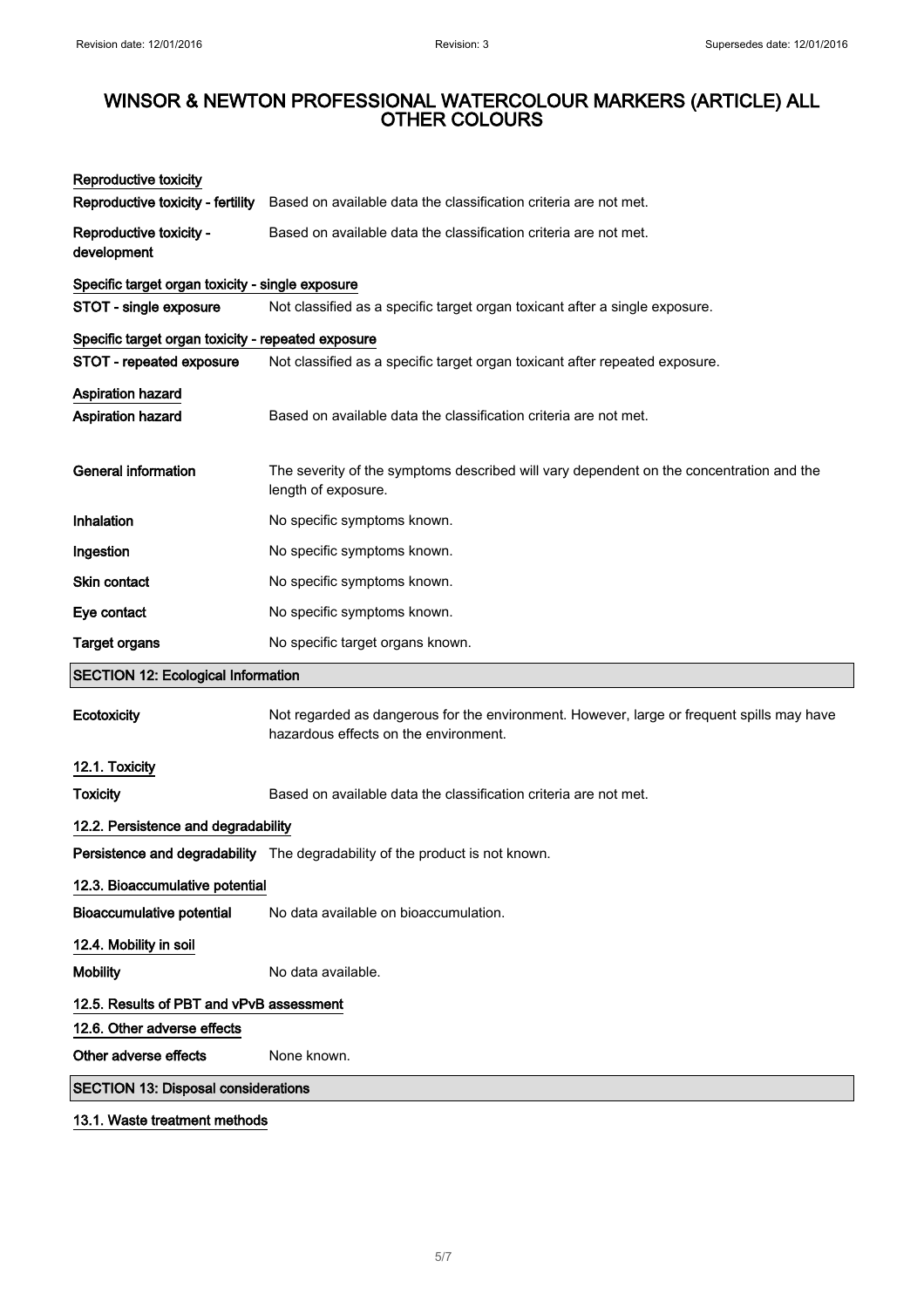| <b>General information</b>               | The generation of waste should be minimised or avoided wherever possible. Reuse or recycle<br>products wherever possible. This material and its container must be disposed of in a safe<br>way. When handling waste, the safety precautions applying to handling of the product should<br>be considered. Care should be taken when handling emptied containers that have not been<br>thoroughly cleaned or rinsed out. Empty containers or liners may retain some product<br>residues and hence be potentially hazardous. |
|------------------------------------------|---------------------------------------------------------------------------------------------------------------------------------------------------------------------------------------------------------------------------------------------------------------------------------------------------------------------------------------------------------------------------------------------------------------------------------------------------------------------------------------------------------------------------|
| <b>Disposal methods</b>                  | Dispose of waste to licensed waste disposal site in accordance with the requirements of the<br>local Waste Disposal Authority.                                                                                                                                                                                                                                                                                                                                                                                            |
| Waste class                              | 08 01 12 waste paint and varnish other than those mentioned in 08 01 11                                                                                                                                                                                                                                                                                                                                                                                                                                                   |
| <b>SECTION 14: Transport information</b> |                                                                                                                                                                                                                                                                                                                                                                                                                                                                                                                           |

General The product is not covered by international regulations on the transport of dangerous goods (IMDG, IATA, ADR/RID).

## 14.1. UN number

Not applicable.

## 14.2. UN proper shipping name

Not applicable.

## 14.3. Transport hazard class(es)

No transport warning sign required.

## 14.4. Packing group

Not applicable.

## 14.5. Environmental hazards

Environmentally hazardous substance/marine pollutant No.

## 14.6. Special precautions for user

Not applicable.

## 14.7. Transport in bulk according to Annex II of MARPOL73/78 and the IBC Code

Transport in bulk according to Not applicable. Annex II of MARPOL 73/78 and the IBC Code

## SECTION 15: Regulatory information

## 15.1. Safety, health and environmental regulations/legislation specific for the substance or mixture

| <b>National regulations</b> | Health and Safety at Work etc. Act 1974 (as amended).                                 |
|-----------------------------|---------------------------------------------------------------------------------------|
|                             | The Chemicals (Hazard Information and Packaging for Supply) Regulations 2009 (SI 2009 |
|                             | No. 716).                                                                             |
|                             | The Carriage of Dangerous Goods and Use of Transportable Pressure Equipment           |
|                             | Regulations 2009 (SI 2009 No. 1348) (as amended) ["CDG 2009"].                        |
|                             | EH40/2005 Workplace exposure limits.                                                  |